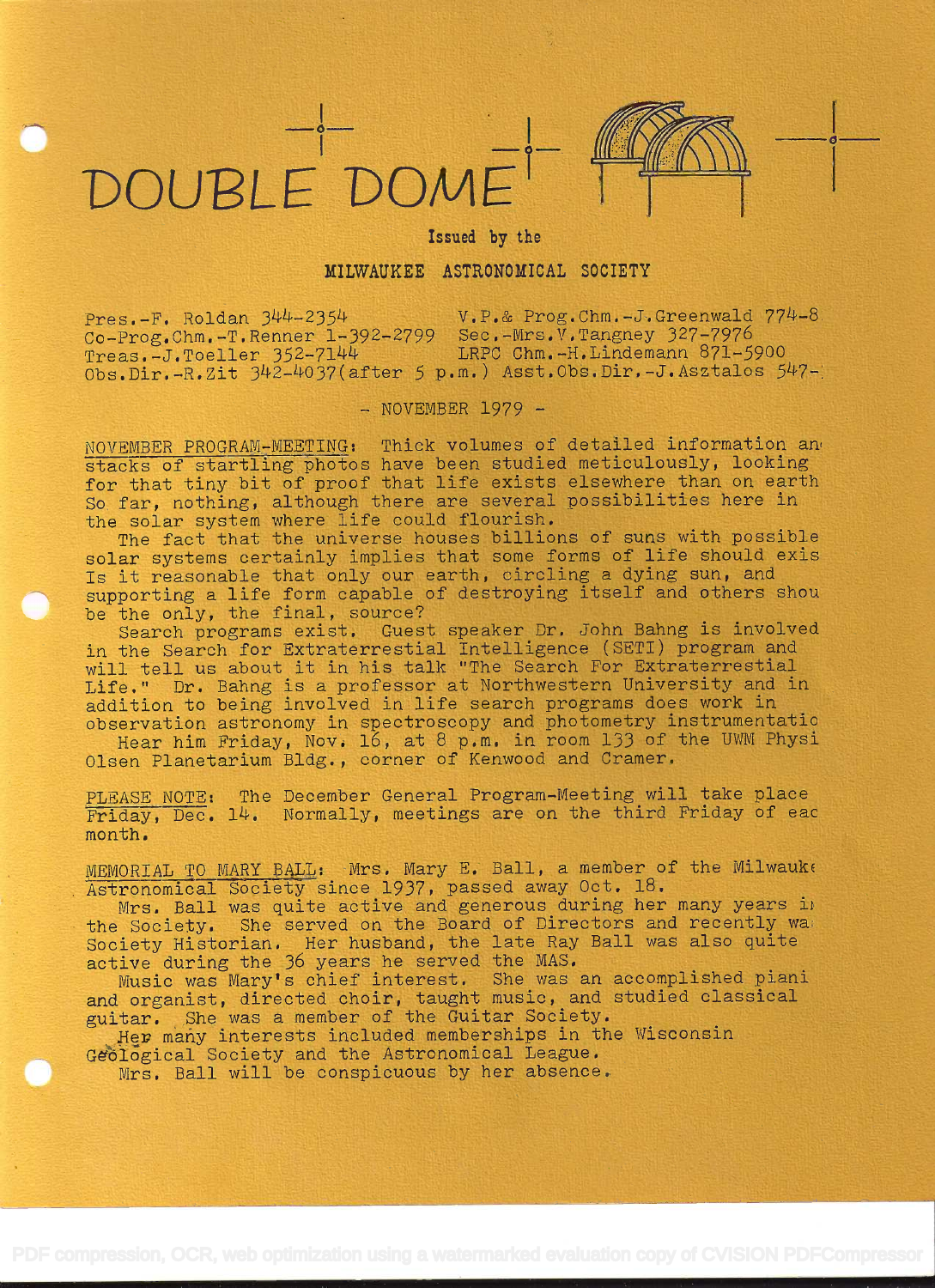PLAN NOW TO ATTEND The 12th Annual Dinner-Meeting: Mr. & Mrs. Virgil Tangney have completed the plans and will accept reservations.

A convenient tear-off is on the last page of this newsletter.<br>Dinner will be served Fri., Jan. 18, 1980 at the Hoffman House, located in the Midway Motor Lodge at Highway 100, south of Blue Mound Rd. Park free in the ample lot.

Each dinner choice includes relish bowls, tossed salad with choice of dressing, baked potato, bread, ice cream, and beverage. Cocktails at 6 at the cash bar, dinner bell rings at 6:30 sharp, meeting at 8. No reservation or payment is required for attending only the meeting. The main speaker? None other than Mr. Paul Joseph, the WTMJ

Channel  $4$  weatherman! His presence in a room full of congenial people will guarantee a pleasant evening.

NEW MEMBERS: The Milwaukee Astronomical Society welcomes the following new members:

Howard Colbert, Brown Deer; Gene Kelber, Shorewood; James, Jeannette, Scott, Derrin, & Terry Krause, Brookfield; Orin & Allen Kurintun, Milwaukee; Richard & Eric Oehler, Wauwatosa; Bernard Olson (rejoined) Hartland; Robert

GRAZING OCCULTATIONS: Grazes will occur Sunday, Nov. 25, 8:10 p.m.-<br>call John Asztalos at 258-5626; Sunday, Dec. 9, 7 a.m.-call Raymond<br>Zit at 342-4037.

Grazing occultations occur when the earth, moon, and a star are<br>so aligned that when viewed through a telescope set up at a certain so aligned that when viewed through a telescope set up at a certain point of observation, the star appears to "graze" the edge of the point of concivation, the star appears to grand the eage of the dark part of the moon's disc. The star disappears and reappears as the moon's mountains and valleys pass by. Viewed from other points, the star may be completely occulted or not disappear at all.

Grazes are observed by stationing observers a tenth of a mile apart along a two mile long cable. The observer operates a push button at a breakout when the star "blinks" on or off. A recording<br>machine at the center of the cable draws a graph and a composite of<br>the graphs then shows the moon's geography at the contact area.<br>Grazes are observed to

our newer members to practical astronomy.

STAFF MEETINGS are open to all members--those who recently joined<br>the Society in particular. Here you may exchange ideas, learn<br>observing techniques, ask questions.

The December through March meetings will be held on the first Wednesday at 7 p.m. at the home of Observatory Director Raymond Zit,<br>3844 W. Park Hill Av. in Milwaukee.

 $\frac{\text{WANTED}}{\text{priced.}}$  - A 6-or 8-inch mirror or reflecting telescope, reasonably priced. Please call Richard Mett at 354-5424.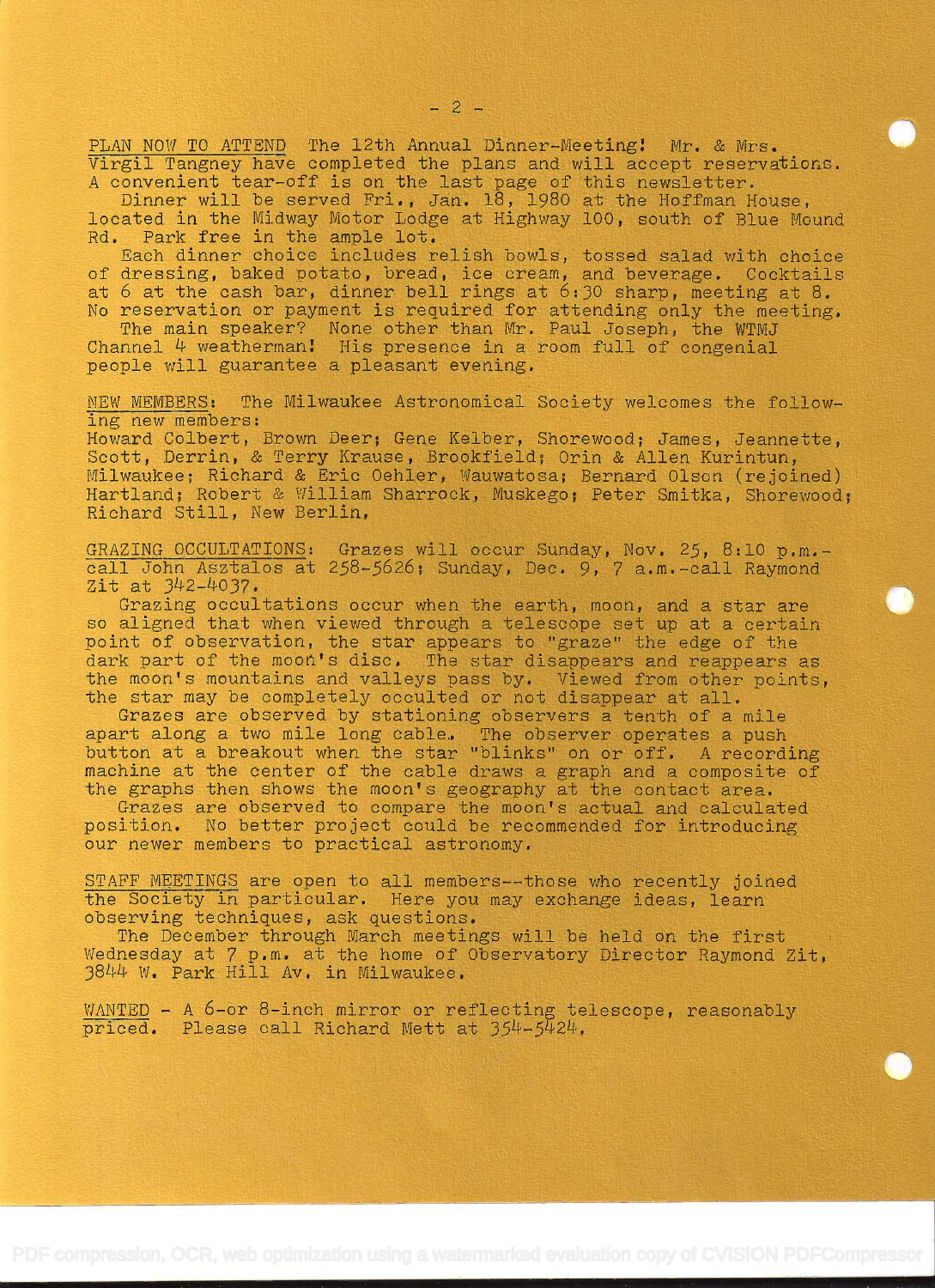| MRIDON MINTHIN<br>SHOWER<br>construction provided and Bulletin | MAXIMUM      | PEAK RATE/HR | COMET SOURCE<br>and another control and the state of the state of the state of the state of the state of the state of the state of the state of the state of the state of the state of the state of the state of the state of the state of the |  |
|----------------------------------------------------------------|--------------|--------------|------------------------------------------------------------------------------------------------------------------------------------------------------------------------------------------------------------------------------------------------|--|
| Taurid                                                         | Fri., Nov. 9 | <b>16</b>    | Enke<br>$70/77$                                                                                                                                                                                                                                |  |

Leonid Fri., Nov. 16 15 1866 I<br>Andromedid Sun., Nov. 25-Tue., Nov. 27 10 Biela Best viewing between midnight and dawn. Peak may occur a day or two before or after maximum date.

26" (66 cm) TELESCOPE PROGRESS REPORT! As of Oct. 26, the Fund contains \$10,253.16. The New Berlin city hall has not yet approved the building permit.

THE BOARD OF DIRECTORS will meet Friday, Nov. 23, 7:30 p.m. at the home of Daniel and Joseph Fromm, 2511 E. Newton Av., Shorewood. Wives are welcome.

"NORTHERN LIGHTS," the North Central Region quarterly newsletter, will soon be printing its December issue. The subscription rate is  $$1.50$  per year. Order from Mr. J. H. Fox, 14601 55th St. S. Afton, Minn. 55001.

Each issue contains feature articles, predicts grazes, and tells what other North Central Region societies are doing. Short astronomical articles are welcome.

## MEMBER'S NIGHT KEYHOLDERS

METEOR CHIOLOGIC

|  | Nov. 10 D. Harris | 964-1428     |  | Dec. 1 P. Murn    | 464-1539         |
|--|-------------------|--------------|--|-------------------|------------------|
|  | 17 R. James       | $421 - 2162$ |  | 8 J. Pfannerstill | $258 - 3409$     |
|  | 24 R. MacLaren    | $421 - 1916$ |  | 15 F. Roldan      | $344 - 2354$     |
|  |                   |              |  | 22 T. Renner      | $1 - 392 - 2799$ |

Members may use the facilities for any worthwhile project on these nights-no outsiders please, except parents of young members. Call the keyholder the Fri. before his night - cancel Sat. if necessary. The keyholder is urged to come out anyway. The keyholder is also responsible for tours during the week preceding his night. Requests should be cleared through Mr. Toeller  $(352-7144)$ .

HAVE A PLEASANT, HAPPY THANKSGIVING!

 $-$  FULL COLD MOON  $-$  MON., DEC.  $3 -$ 

LeRoy Simandl, Editor (933-3052) 4201 W. Highland Blvd., Milwaukee, Wis. 53208